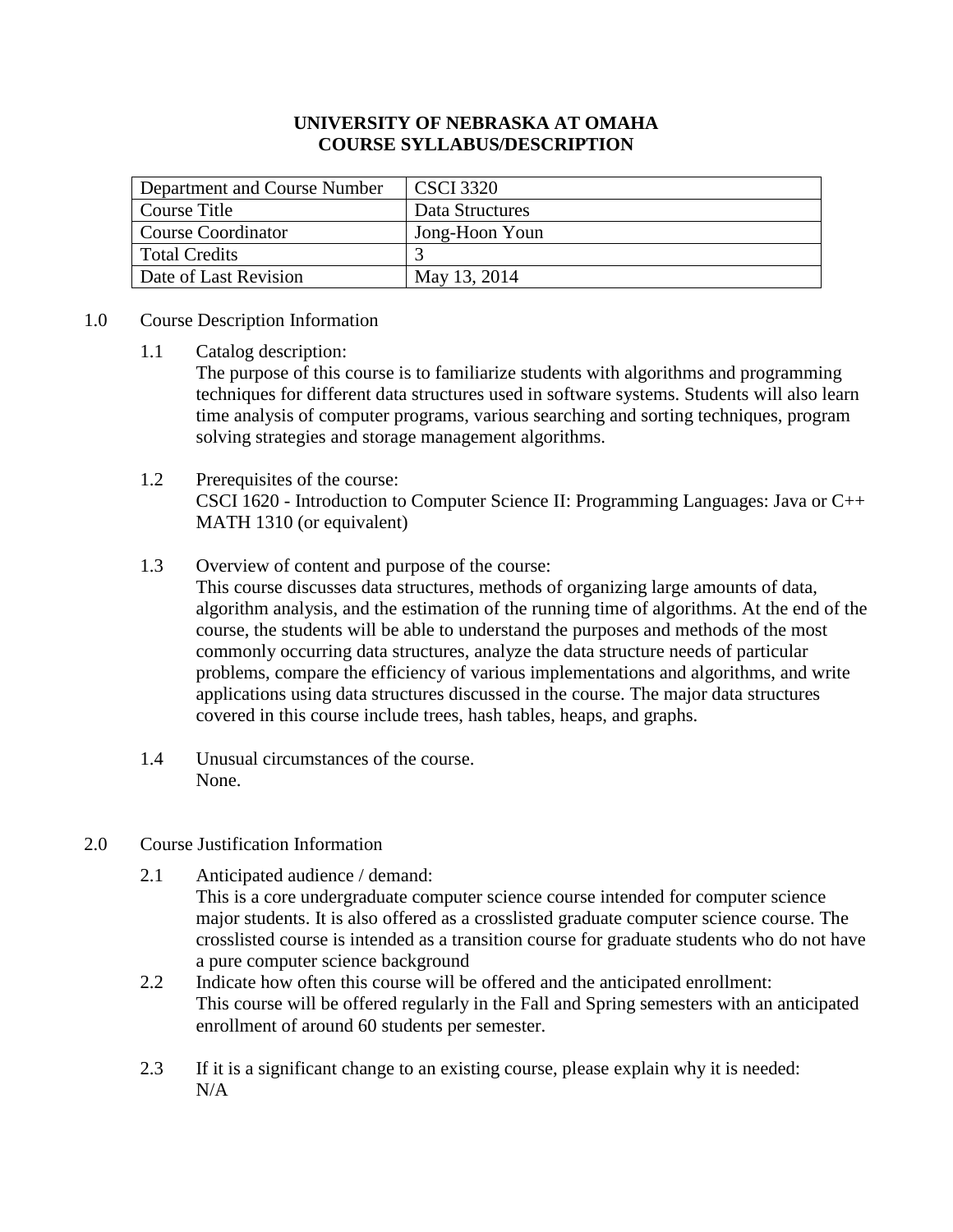- 3.0 List of performance objectives stated in learning outcomes in a student's perspective:
	- 3.1 Familiarize students with different data structures such as lists, stacks, queues, trees, heaps, hash-tables and file structures which are used to store runtime data of a computer program
	- 3.2 Discuss different data manipulation strategies including different algorithms for sorting and searching items within various data structures
	- 3.3 Focus on different program solving problems including greedy programming, dynamic programming, and backtracking
	- 3.4 Encourage students to develop algorithms and solutions to different data structures related problems
	- 3.5 To stress the importance of efficiency in terms of time and storage space for the computer programs developed by the students
- 4.0 Content and Organization Information
	- 4.1 List of major topics to be covered in chronological sequence (specify number of weeks on each).
		- 4.1.1 Introduction (1.5 hours)
		- 4.1.2 Algorithm Analysis and Time complexity (4.5 hours)
		- 4.1.3 Lists, Stacks, Queues (2 hours)
		- 4.1.4 Trees (9 hours)
			- 4.1.4.1 Binary Tree
			- 4.1.4.2 Binary Search Tree
			- 4.1.4.3 AVL Trees
			- 4.1.4.4 B-Trees
		- 4.1.5 Hashing (4 hours)
			- 4.1.5.1 Hash Function
			- 4.1.5.2 Separate Chaining
			- 4.1.5.3 Open Addressing
			- 4.1.5.4 Rehashing
			- 4.1.5.5 Extendible Hashing
		- 4.1.6 Priority Queues (Heaps) (4.5 hours)
			- 4.1.6.1 Binary Heap
			- 4.1.6.2 d-heap
			- 4.1.6.3 Leftist Heap
			- 4.1.6.4 Binomial Queue
		- 4.1.7 Sorting (6 hours)
			- 4.1.7.1 Insertion Sort
			- 4.1.7.2 Shell Sort
			- 4.1.7.3 Heap Sort
			- 4.1.7.4 Merge Sort
			- 4.1.7.5 Quick Sort
			- 4.1.7.6 Indirect Sorting
			- 4.1.7.7 Bucket Sort
			- 4.1.7.8 External Sorting
		- 4.1.8 Graph Algorithms (4.5 hours)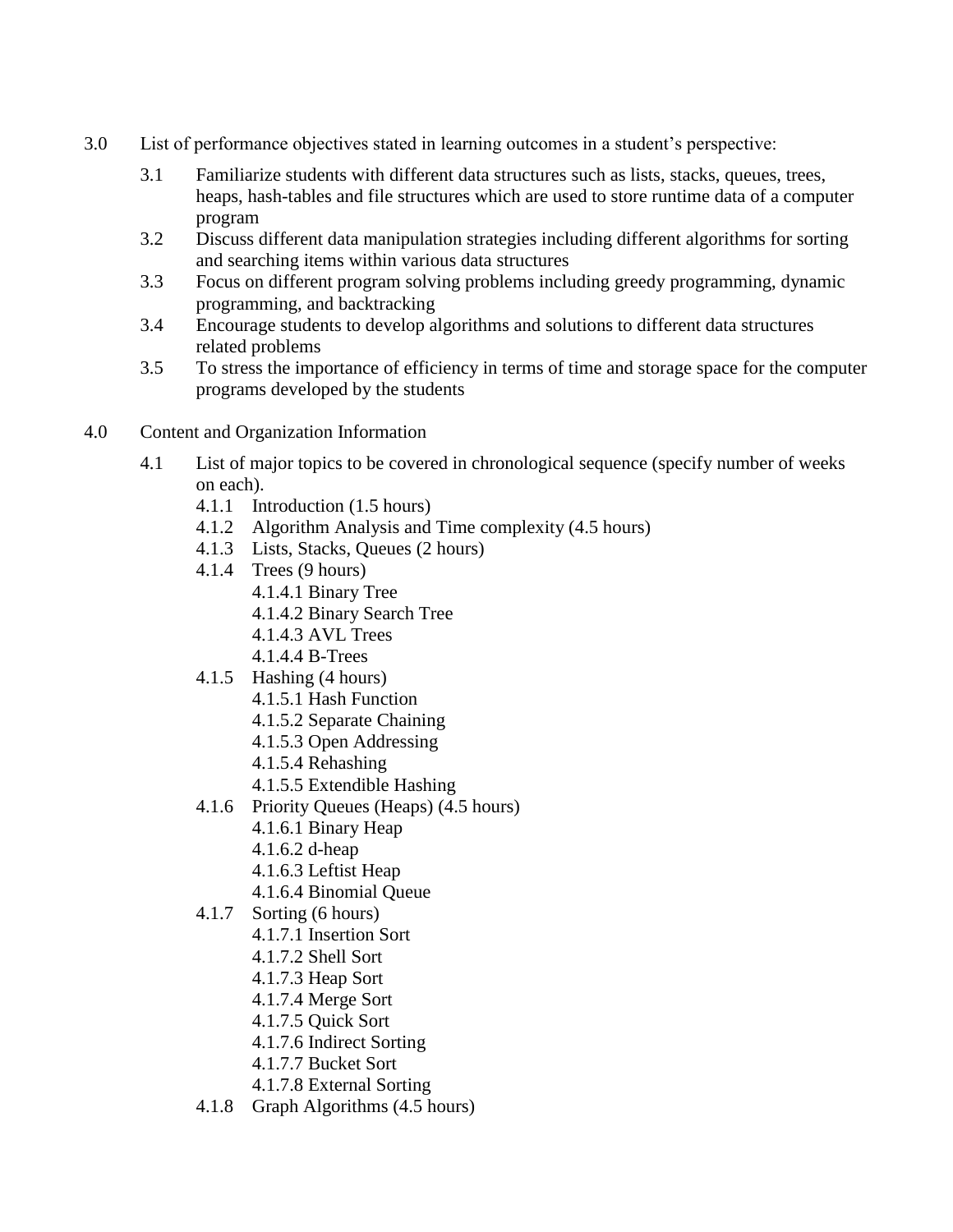- 4.1.8.1 Graph Representations
- 4.1.8.2 Djikstra's Algorithm
- 4.1.8.3 Minimum Spanning Tree
- 4.1.9 Algorithm Design Techniques (4.5 hours)
	- 4.1.9.1 Greedy Algorithms
	- 4.1.9.2 Divide and Conquer
	- 4.1.9.3 Dynamic Programming
- 5.0 Teaching Methodology Information

#### 5.1 Methods:

Teaching methods will include in-class lectures, hands-on lab exercises, in-class quizzes, homework assignments, case studies, and demonstrations of the code written by the student

5.2 Student role:

Students are expected to attend all lectures and labs, participate in class discussions, and complete assigned homework and examinations.

#### 6.0 Evaluation Information

6.1 Describe the typical types of student projects that will be the basis for evaluating student performance:

Homework assignments will typically be small problems requiring programming solutions as well as short writing assignments. The following problems can be assigned as a short written assignment as well as a programming assignment:

- Implement the solutions to problems involving lists, stacks and queues
- Implement the solutions to problems involving trees
- Implement the solutions to problems involving heaps
- Implement the solutions to problems involving sorting methods
- Implement the solutions to problems involving graphs
- Implement the solutions to problems involving problem solving strategies
- 6.2 Describe the typical basis for determining the final grade (e.g. weighting of various student projects):.

Homework Assignment: 40% In-class quizzes: 10% Midterm exam:30% Final exam: 20%

6.3 Grading type: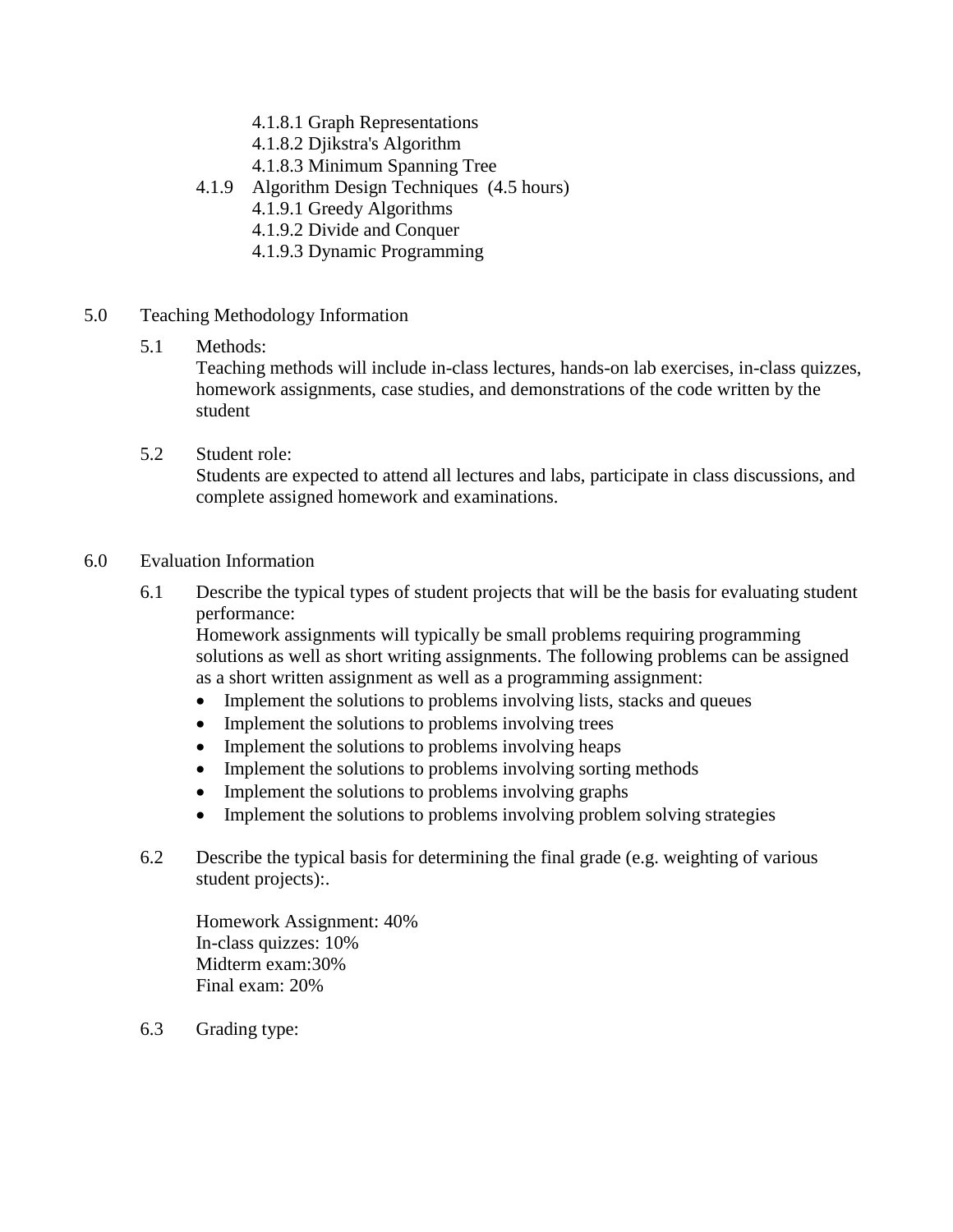| <b>Percent</b> | Grade | <b>Percent</b> | Grade                       |
|----------------|-------|----------------|-----------------------------|
| $97 - 100$     | $A+$  | $77 - 79$      | $C_{+}$                     |
| $94 - 96$      | A     | $70 - 76$      | $\mathcal{C}_{\mathcal{C}}$ |
| $90 - 93$      | $A-$  | $70 - 73$      | $C-$                        |
| $87 - 89$      | $B+$  | $67 - 69$      | $D+$                        |
| $84 - 86$      | B     | $64 - 66$      | D                           |
| $80 - 83$      | $B-$  | $60 - 63$      | $D-$                        |
|                |       |                | F                           |

- 7.0 Resource Material Information
	- 7.1 Textbooks and/or other required readings used in course. "Data Structures and Algorithms Analysis in Jave" by Mark A. Weiss, Addison Wesley, 3rd edition, 2012.
	- 7.2 Other suggested reading materials:.
		- 7.2.1 "A Practical Introduction to Data Structures and Algorithm Analysis," by Clifford Shaffer, Prentice Hall, 2nd edition, 2001.
		- 7.2.2 " Algorithms in Java, Parts 1-4 (3rd Edition)," Robert Sedgewick, 3rd edition, Addison Wesley, 2002.
		- 7.2.3 "Introduction to Algorithms," Cormen, Leiserson and Rivest, McGraw Hill, 3rd edition, 2009.
		- 7.2.4 "Data Structures and Problem Solving in C++," Mark A. Weiss, 2nd edition, Addison Wesley, 2002.
	- 7.3 Current bibliography and other resources: None

#### **8.0 Computer Science Accreditation Board (CSAB) Category Content (class time in hours):**

| <b>CSAB</b> Category                   | Core | Advanced |
|----------------------------------------|------|----------|
| Data structures                        | 14.5 |          |
| Computer organization and architecture |      |          |
| Algorithms and software design         | 19.5 |          |
| Concepts of programming languages      |      |          |

# **9.0 Oral and Written Communications**

Every student is required to submit at least  $\_\_0$  written reports (not including exams, tests, quizzes, or commented programs) to typically  $\theta$  pages and to make  $\theta$  oral presentations of typically \_\_0\_\_\_ minutes duration. Include only material that is graded for grammar, spelling, style, and so forth, as well as for technical content, completeness, and accuracy.

#### **10.0 Social and Ethical Issues**

None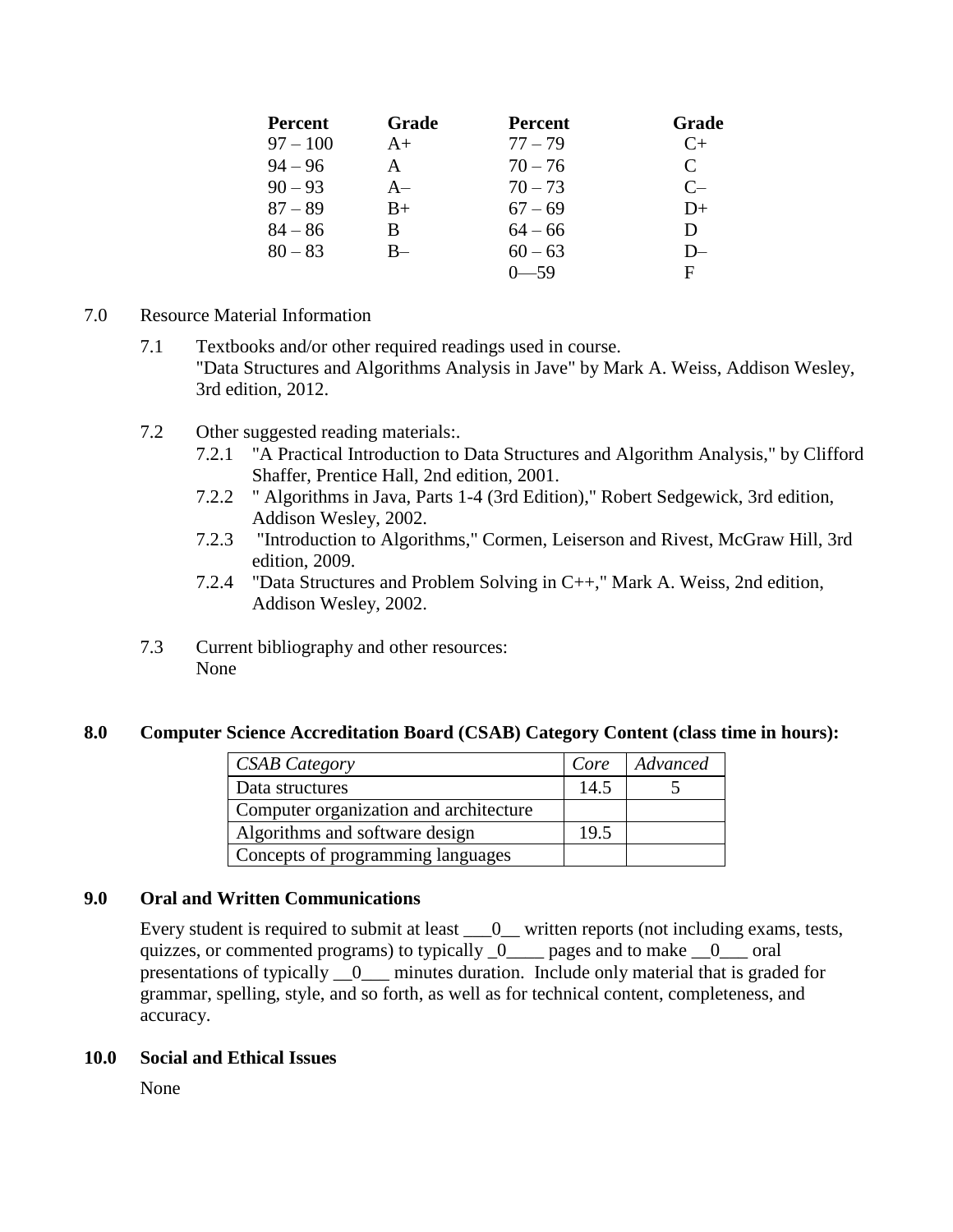# **11.0 Theoretical content**

Please list the types of theoretical material covered, and estimate the time devoted to such coverage.

- 1. Time and Space complexity of computer programs (3 hours)
- 2. Usage and analysis of different data structures used in computer science problems including lists, trees, hashtables, heaps, and graphs (20 hours)
- 3. Sorting techniques used in computer science problems and their analysis (6 hours)
- 4. Program Solving Techniques in computer science such as greedy approach, heuristicbased approach, dynamic programming, backtracking, and mathematical analysis of each of these techniques (10 hours)

# **12.0 Problem analysis**

Please describe the analysis experiences common to all course sections. Students will be required to analyze the problems discussed in class along with the instructor. Problems given in homework assignments should be analyzed by the student. Problem analysis comprise the following steps:

- 1. Determine the most appropriate data structure for the problem
- 2. Determine the time complexity in solving the problem with the data structure used
- 3. Determine the space complexity in solving the problem with the data structure used
- 4. Compare the time and space complexities in solving the problem with other data structures

# **13.0 Solution design**

Please describe the design experiences common to all course sections. Students taking the course are expected to develop the software design for all the problems given as part of the homework assignments, quizzes and examinations. The design involves the implementation of software objects to encapsulate the data structures the students use to solve the problems, and the interaction method between those objects.

| <b>Date</b> | Change                                                          | By whom  | <b>Comments</b>                                                                                                                 |
|-------------|-----------------------------------------------------------------|----------|---------------------------------------------------------------------------------------------------------------------------------|
| 10/11/2202  | <b>Initial ABET</b> version                                     | Dasgupta |                                                                                                                                 |
| 06/13/2003  | Cleanup                                                         | Wileman  |                                                                                                                                 |
| 10/27/2008  | Checked syllabus currency                                       | Dasgupta | 1. Added programming<br>language "Java" in section<br>1.4.1<br>2. Added mapping to CS<br>outcomes below                         |
| 05/13/2014  | Checked syllabus currency, and<br>reformatted to a new template | Youn     | Removed some topics that are<br>not discussed in depth from the<br>Content and Organization<br>Information section, and updated |

# **CHANGE HISTORY**